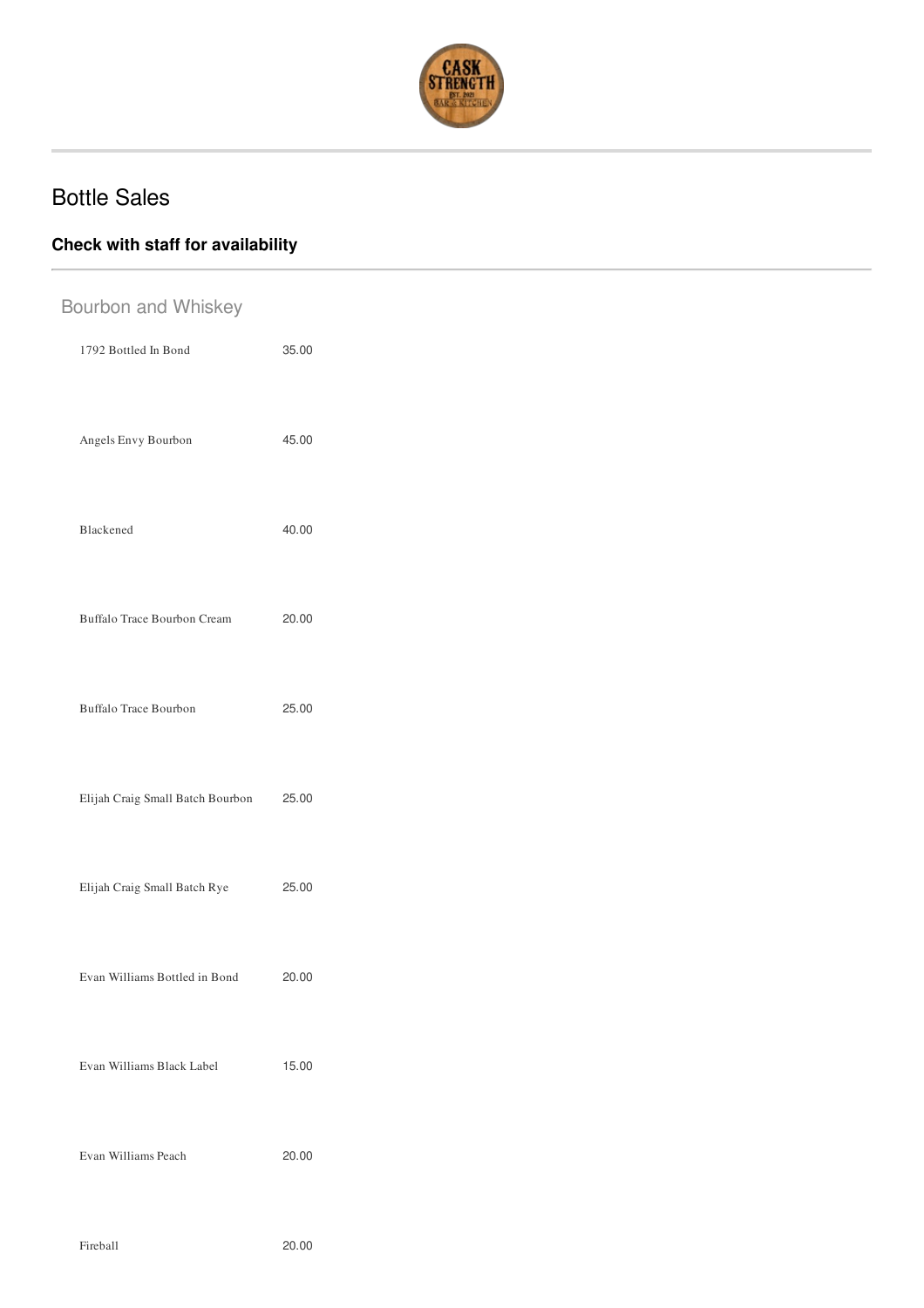| Four Roses Small Batch Select            | 60.00 |
|------------------------------------------|-------|
| Four Roses Single Barrel                 | 60.00 |
| Four Roses Small Batch                   | 35.00 |
| Four Roses Yellow                        | 25.00 |
| Handy & Schiller Premix Old<br>Fashioned | 25.00 |
| Jack Daniels Bonded                      | 40.00 |
| Jack Daniels No. 7 (1L)                  | 30.00 |
| Larceny                                  | 25.00 |
| Luna Azul Reposado Tequila               | 24.00 |
| Maker's Mark                             | 28.00 |
| Michters American                        | 40.00 |
| Michters Bourbon                         | 40.00 |
| Michters Sour Mash                       | 40.00 |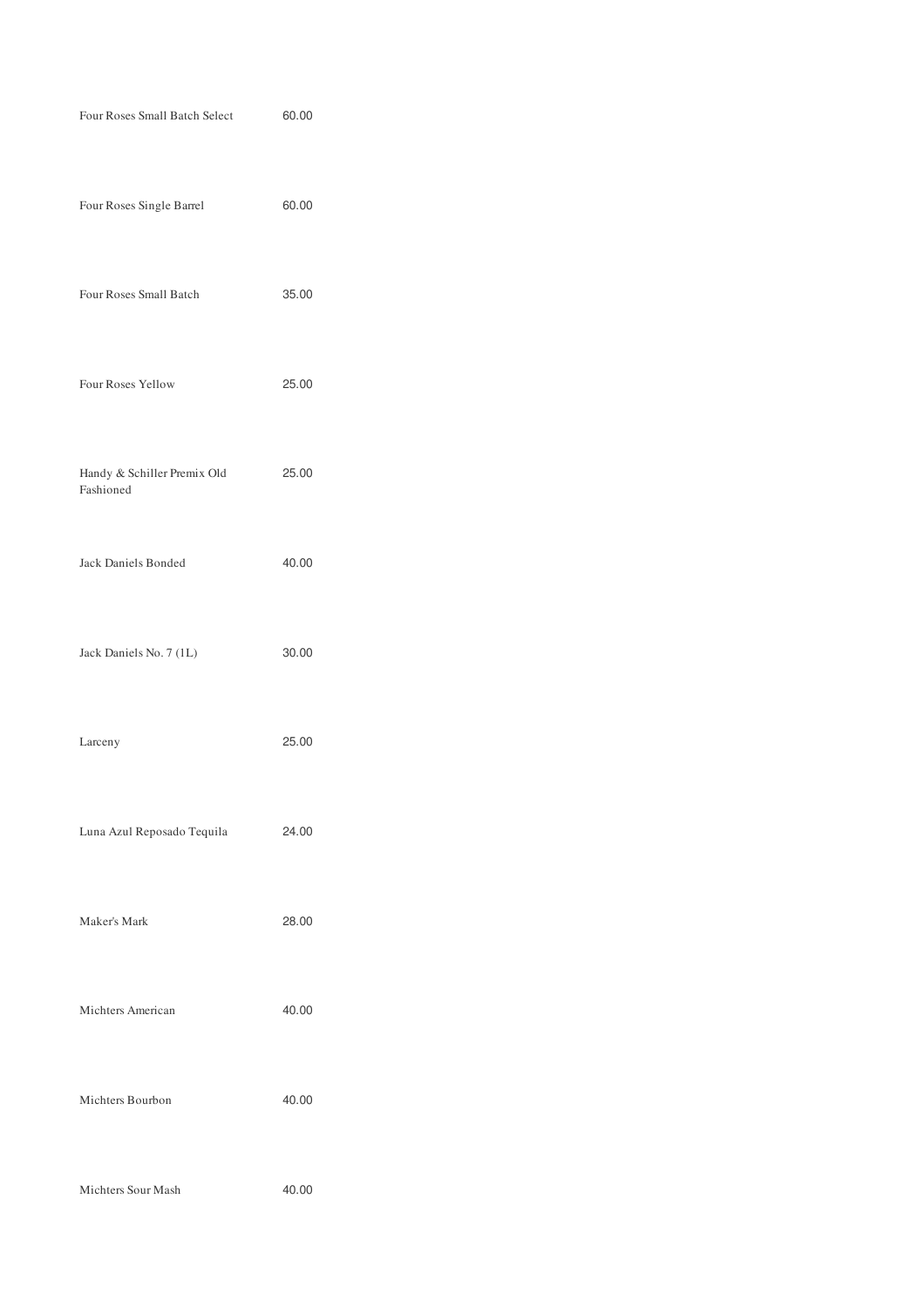| Michters Straight Rye      | 40.00  |
|----------------------------|--------|
| Old Forester 1870          | 45.00  |
| Old Forester 1897          | 50.00  |
| Old Forester 1910          | 55.00  |
| Old Forester 1920          | 55.00  |
| Old Forester 86            | 20.00  |
| Old Forester Statesman     | 55.00  |
| Parrot Bay Coconut Rum     | 25.00  |
| Sazerac                    | 23.00  |
| Seagrams VO                | 25.00  |
| Southern Comfort 100 Proof | 27.00  |
| Whistle Pig 10 Year        | 75.00  |
| Whistle Pig 12 Year        | 120.00 |
| Whistle Pig 15 Year        | 220.00 |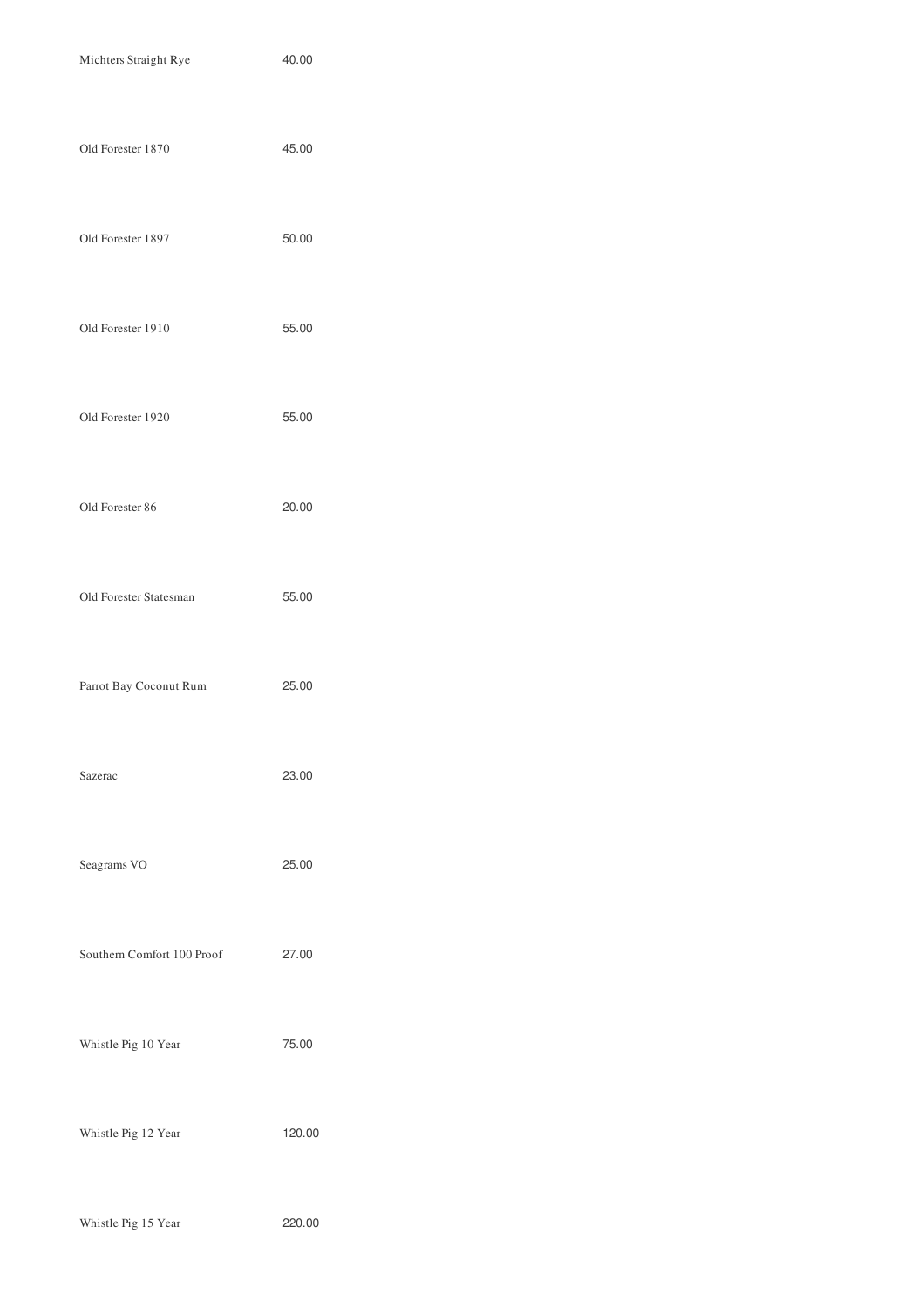| Whistle Pig 6 Year                 | 45.00 |
|------------------------------------|-------|
| Wolf Moon                          | 25.00 |
| Woodford Reserve Distillers Select | 35.00 |
| Yukon Jack 1L                      | 30.00 |

| Tequila                    |       |  |  |
|----------------------------|-------|--|--|
| Corazon Expressiones STAGG | 80.00 |  |  |
| Corazon Expressions HANDY  | 80.00 |  |  |
| Corazon Reposado 1L        | 35.00 |  |  |
| Luna Azul Blanco Tequila   | 23.00 |  |  |
| Siete Leguas Anejo         | 75.00 |  |  |

## Vodka

| Crop Cucumber Vodka | 25.00 |
|---------------------|-------|
| Crop Lemon Vodka    | 25.00 |
|                     |       |